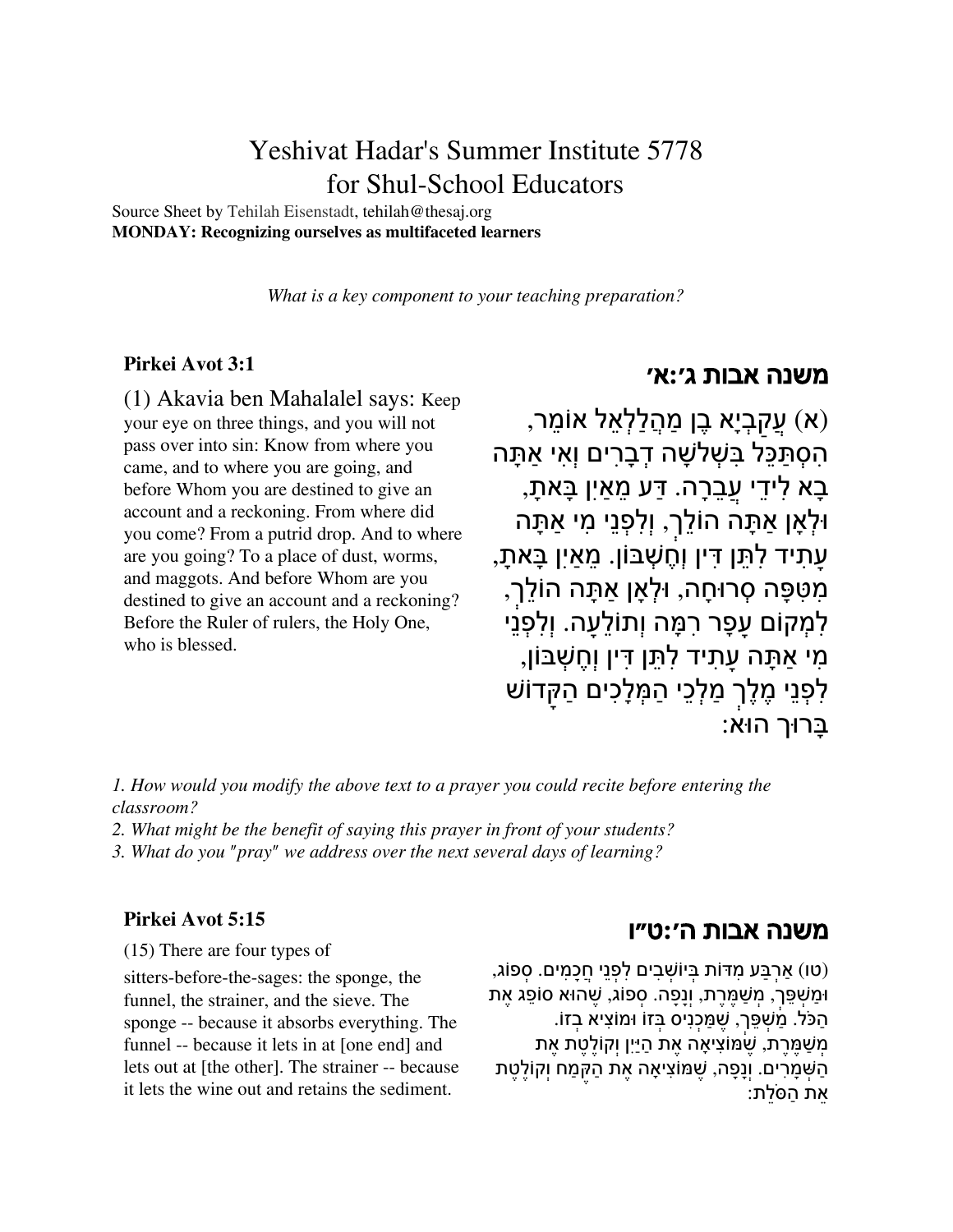The sieve -- because it lets out the [inferior] flour and retains the fine flour.

- *1. Out of the 4 types of sitters-before-the sages above, which kind of learner are you?*
- *2. Which, if any type(s) do you see as missing?*
- *3. Consider your strengths and challenges (as a learner) through these lenses of learning:*
- Neuro-developmental Lens: a neuro-developmental understanding of learning including topics such as attention, memory, social skills, language, higher-order thinking and sequencing.
- Ecological Lens: the ways in which the child's home life, classroom culture, and community impact their experience.
- Temperamental Lens: identifying, understanding and celebrating components of a child's innate personality.

*Thank you to www.HiddenSparks.org for the above lenses.*

### **[Berakhot](https://www.sefaria.org/Berakhot.28b.3) 28b:3**

**MISHNA:** In addition to the *halakhot* relating to the fixed prayers, the Gemara relates: **Rabbi Ne**ḥ**unya ben Hakana would recite a brief prayer upon his entrance into the study hall and upon his exit. They said to him:** The study hall is not a dangerous place that would warrant a prayer when entering and exiting, so **what room is there for this prayer? He said to them: Upon my entrance, I pray that no mishap will transpire** caused **by me** in the study hall. **And upon my exit, I give thanks for my portion.**

### **[Berakhot](https://www.sefaria.org/Berakhot.28b.4) 28b:4**

**GEMARA: The Sages taught** in a *baraita* the complete formula of Rabbi Nehunya ben Hakana's prayer: **Upon his entrance, what does he say? May it be Your will, Lord my God, that no mishap** in determining the *halakha* **transpires** caused **by me, and that I not fail in any matter of** *halakha***, and that my colleagues,** who together with me engage in clarifying the *halakha,* **will rejoice in me.** He specified: **And that I will neither declare pure that which is impure, nor**

## ברכות כ״ח ב**:**ג׳

**מתני׳** רבי נחוניא בן הקנה היה מתפלל בכניסתו לבית המדרש וביציאתו תפלה קצרה אמרו לו מה מקום לתפלה זו אמר להם בכניסתי אני מתפלל שלא יארע דבר תקלה על ידי וביציאתי אני נותן הודאה על חלקי:

# ברכות כ״ח ב**:**ד׳

**גמ׳** תנו רבנן בכניסתו מהו אומר יהי רצון מלפניך ה׳ אלהי שלא יארע דבר תקלה על ידי ולא אכשל בדבר הלכה וישמחו בי חברי ולא אומר על טמא טהור ולא על טהור טמא ולא יכשלו חברי בדבר הלכה ואשמח בהם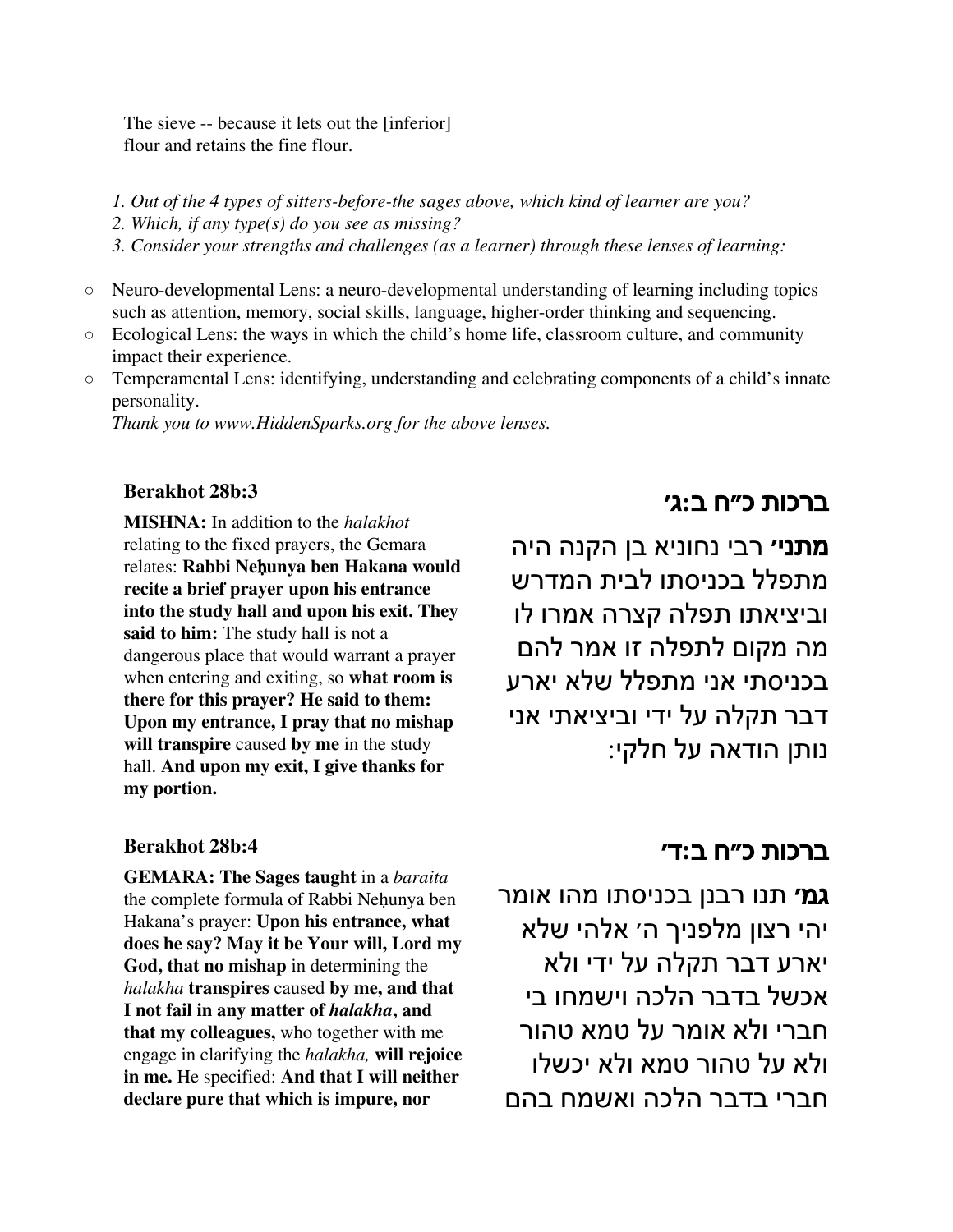declare **impure that which is pure and that my colleagues will not fail in any matter of** *halakha***, and that I will rejoice in them.**

*Consider writing a prayer you'd like to keep with you as part of your pre-teaching preparation. I am happy to keep it here for the remainder of the week so that you can take a peek at it each day and contemplate how you might want to edit it.*

*Source Sheet created on Sefaria by Tehilah [Eisenstadt](https://www.sefaria.org/profile/tehilah-eisenstadt)*

**Educator's prayers and toolbox:** *Dah L'fnei Mi Atah Omed,* finding ourselves as learners and seeking the multitude of learners through our texts and colleagues, towards finding shalom (peace & unity) in the classroom community.

**Texts in other classes that day:** Jewish Journeys, Then and Now: Stories that Impact Our Lives & Rules for Torah Radicals: Maimonides as the Patron Saint of Marginalized Jews OR Kiddushin: Models and Meanings

MONDAY Goal: What kind of learner am I?

Sticky notes Copies of temperaments and neuro

| <b>Time</b>                      | <b>Activity</b>                                         | <b>Details</b>                                                                                                                      | <b>Materials</b> |
|----------------------------------|---------------------------------------------------------|-------------------------------------------------------------------------------------------------------------------------------------|------------------|
| $2:15 -$<br>2:30<br>(15)<br>min) | Grabber/get<br>ting to know<br>you [About<br>13 people] | What is a key component to your teaching<br><i>preparation?</i>                                                                     |                  |
| $2:30 -$<br>2:35(5)<br>min)      | Goal setting<br>for week,<br>for day<br>[Group]         | Today: what kind of learner are you?<br>Tomorrow: what kind of students do we<br>have?<br>Weds: Owning our torah, being role models |                  |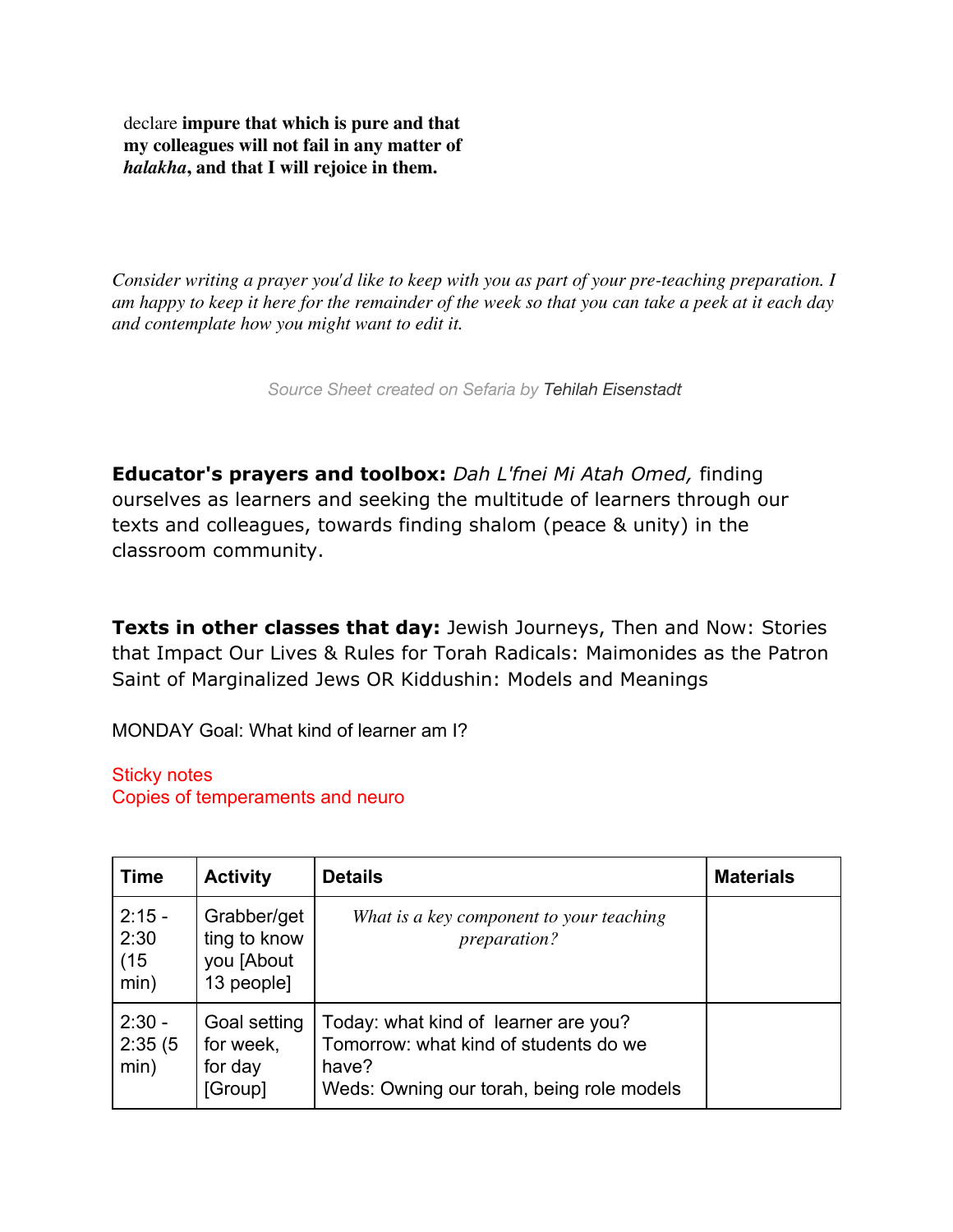|                                  |                                       | Thurs: Finding Shleymut and joy in the<br>classrom kehilla                                                                                                                                                                                                                                                                                                                                                                                                                                                                                                                                       |                                                                           |
|----------------------------------|---------------------------------------|--------------------------------------------------------------------------------------------------------------------------------------------------------------------------------------------------------------------------------------------------------------------------------------------------------------------------------------------------------------------------------------------------------------------------------------------------------------------------------------------------------------------------------------------------------------------------------------------------|---------------------------------------------------------------------------|
| $2:35 -$<br>2:55<br>(20)<br>min) | Create -<br>[Group]                   | 1. How would you modify the above text to a<br>prayer you could recite before entering the<br>classroom?<br>2. What might be the benefit of saying this prayer<br>in front of your students?<br>3. What do you "pray" we address over the next<br>several days of learning?                                                                                                                                                                                                                                                                                                                      |                                                                           |
| $2:55 -$<br>3:05<br>(10)<br>min) | On Your<br>Feet [group]               | 1. Out of the 4 types of sitters-before-the sages<br>above, which kind of learner were you in the<br>different classes today? [Thermometer game]<br>2. Which, if any type(s) do you see as missing?                                                                                                                                                                                                                                                                                                                                                                                              | Signs that<br>say:<br>Sponge<br>Funnel<br><b>Strainer</b><br><b>Sieve</b> |
| $3:05 -$<br>3:20<br>(15)<br>min) | Hidden<br><b>Sparks</b><br>[chevruta] | Consider your strengths and challenges (as a<br>learner) through these lenses of learning: What<br>kind of learner are you?<br>Neuro-developmental Lens: a<br>neuro-developmental understanding of<br>learning including topics such as attention,<br>memory, social skills, language,<br>higher-order thinking and sequencing.<br>Ecological Lens: the ways in which the<br>child's home life, classroom culture, and<br>community impact their experience.<br>Temperamental Lens: identifying,<br>$\bullet$<br>understanding and celebrating<br>components of a child's innate<br>personality. | Copy of<br>papers from<br>Hidden<br>Sparks (book<br>mark                  |
| $3:20 -$<br>3:30<br>(10)<br>min) | Speed text<br>study<br>[chevruta]     | Brachot 28b 3 - 4<br>Consider writing your own prayer, kavanah<br>before teaching.                                                                                                                                                                                                                                                                                                                                                                                                                                                                                                               |                                                                           |
| $3:30 -$<br>3:40<br>(10)<br>min) | Sharing/syn<br>thesis<br>[group]      | Share prayers, thoughts from the Brachot<br>prayers<br>Do you feel like you're walking into a<br>dangerous place sometimes when you<br>enter a classroom? (talk about pole<br>vaulting)                                                                                                                                                                                                                                                                                                                                                                                                          | 8 values                                                                  |